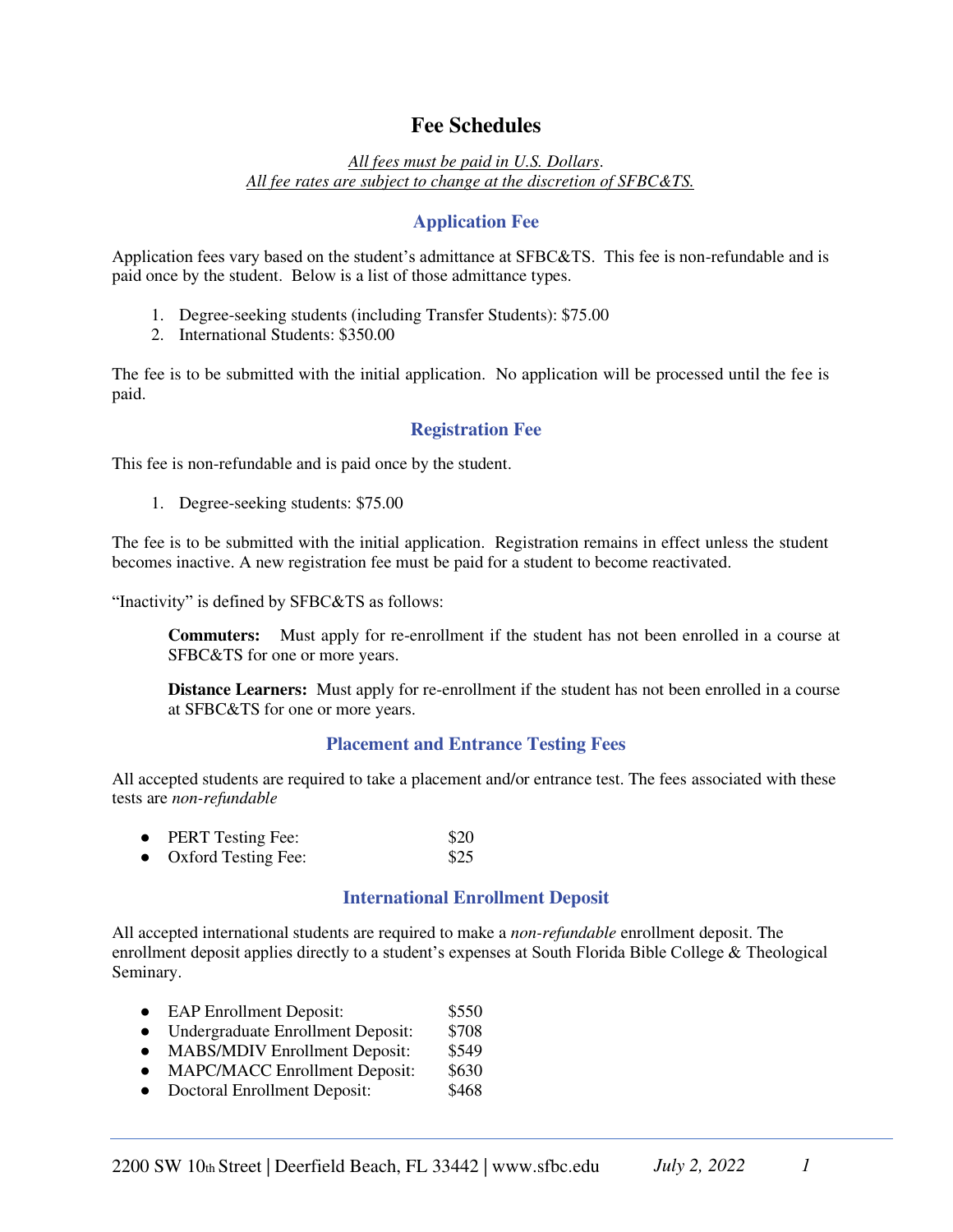### **College Academy Enrollment Deposit**

All accepted College Academy students are required to make a *non-refundable* enrollment deposit. The enrollment deposit applies directly to a student's expenses at South Florida Bible College & Theological Seminary.

• College Academy Enrollment Deposit: \$200

### **Graduation Fees**

| • EAP Completion:       | \$50.00  |
|-------------------------|----------|
| • Associate Degree:     | \$225.00 |
| • Baccalaureate Degree: | \$225.00 |
| • Master's Degree:      | \$310.00 |
| • Doctoral Degree:      | \$410.00 |

#### **Transfer Credits**

Flat transfer of credit fee: \$50.00

#### **Assessed Credits**

- Review *Life Learning Portfolio* Fee (Undergraduate) \$75.00
- Assessing Life Learning Credit Fee (Undergraduate) \$70.00 per credit hour
- Review *Life Learning Portfolio* Fee (MDIV) \$75.00
- Assessing Life Learning Credit Fee (MDIV) \$100.00 per credit hour
- Review *Life Learning Portfolio* Fee (DMIN) \$150.00

#### **Audit Fee**

Auditors can inquire more about fees and expenses with the Registrar's Office.

• \$300.00 per course

### **Tuition Costs and Online Fees**

*EAP Tuition Costs:* \$2,750.00 per semester

#### *Undergraduate Tuition Costs:*

• 1-6 Credits: \$305.00 per credit hour ● 7+ Credits: \$295.00 per credit hour • College Academy Students: \$135.00 per credit hour

#### *Graduate Tuition Costs:*

- \$305.00 per credit hour
- \$350.00 per credit hour (Master of Arts in Christian Counseling Degree)
- \$350.00 per credit hour (Master of Arts in Pastoral Counseling Degree)
- \$390.00 per credit hour (Doctor of Ministry Degree)

#### *Online Fees:*

\$150.00 per course (In addition to tuition costs)

2200 SW 10th Street | Deerfield Beach, FL 33442 | www.sfbc.edu *July 2, 2022* 2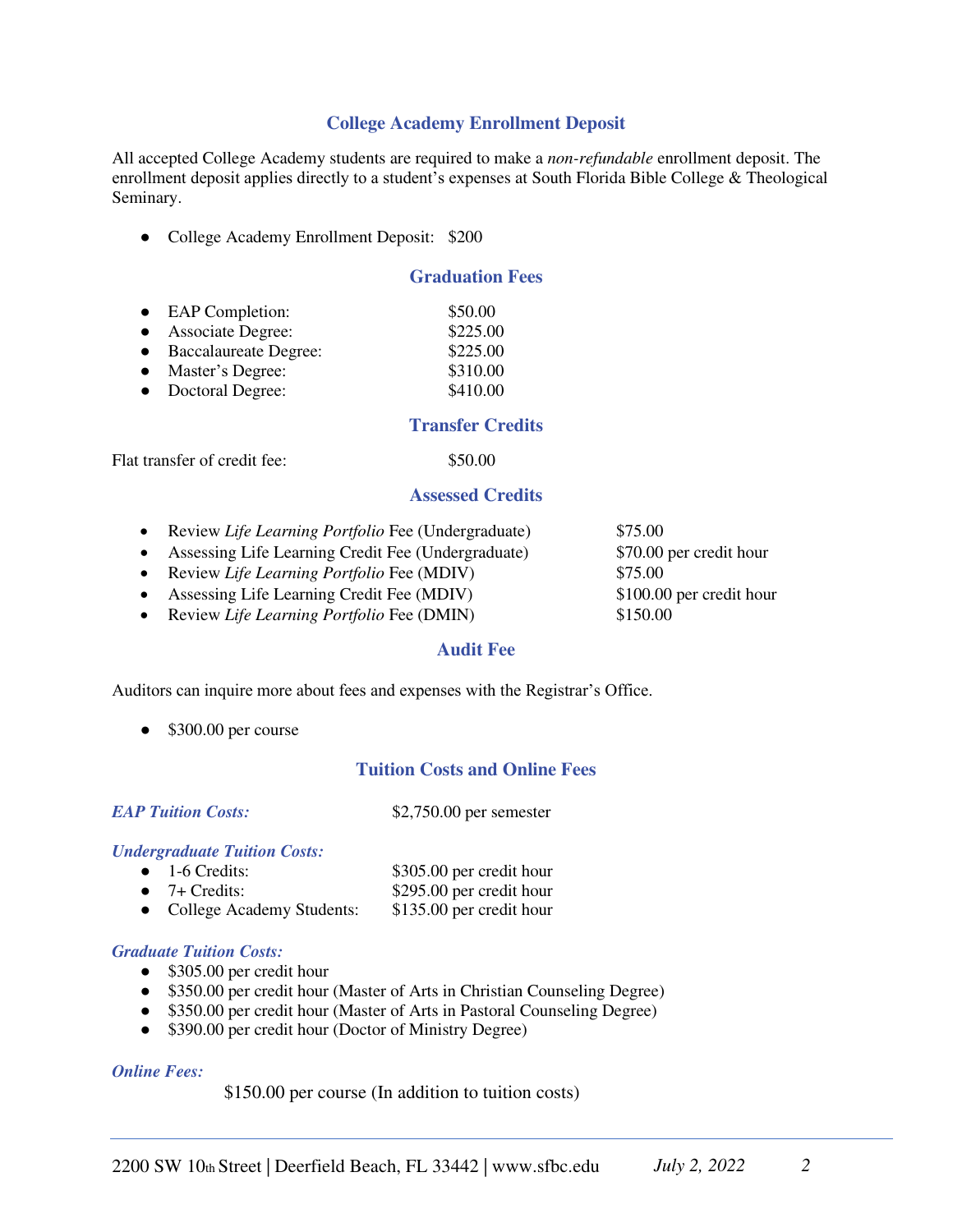*Note*: The tuition and fees do not include the textbook(s), workbook(s), or reference reading materials. Upon request, additional book fees will be charged to the student's account, based on the particular course criteria. In addition, tuition and fee costs can change at any time without notice from the institution.

#### **Thesis and Dissertation Fees**

To cover administrative and review expenses:

- Thesis \$500.00 fee
- Dissertation \$650.00 fee
- 

 $\bullet$  Dissertation Extension

● Thesis/Dissertation Binding Fees**:** \$60.00 per book paid to SFBC&TS. • Thesis Extension \$400.00 fee<br>
• Dissertation Extension \$500 00 fee

#### **Student Fees (Per semester)**

|           | $\bullet$ ID Card Fee             | \$15.00 |
|-----------|-----------------------------------|---------|
| $\bullet$ | Parking Fee                       | \$20.00 |
| $\bullet$ | <b>Student Service Fee</b>        | \$20.00 |
| $\bullet$ | Library Fee                       | \$20.00 |
| $\bullet$ | <b>Student Activity Fee</b>       | \$10.00 |
| $\bullet$ | <b>Technology Fee</b>             | \$25.00 |
| $\bullet$ | Printing Fee (400 pgs.)           | \$40.00 |
|           | International Fee (if applicable) | \$50.00 |

#### *Library Fees*

| Late Fee           | \$0.05 per article per day                         |
|--------------------|----------------------------------------------------|
| Lost/Damaged Books | Cost of the book + Shipping + $$10$ Processing fee |

#### *Orientation: Strategies for Student Success Fee*

A \$50 one-time fee is required for all new students during their first term. This covers the 16-week orientation program for new students.

#### *Leave of Absences Fee*

- A \$150 per month fee is required for any international students going on their first medical leave. This fee covers the maintenance of the student's I-20 Visa.
- A \$250 per month fee is required for any international students going on their second medical leave. This fee covers the maintenance of the student's I-20 Visa.

#### *Return of Title IV Funds Fee*

A \$50 fee is required for any return of Title IV funds. If a student withdraws after the drop/add period and Title IV funds are required to be returned, the student will be charged a \$50 Return of Title IV funds fee.

#### *Card Declined or Check Returned Fee*

After three times of unsuccessful payment for any reason, the student's account will be charged a \$35 fee. This is known as an insufficient fund fee.

#### *Transcript Fee*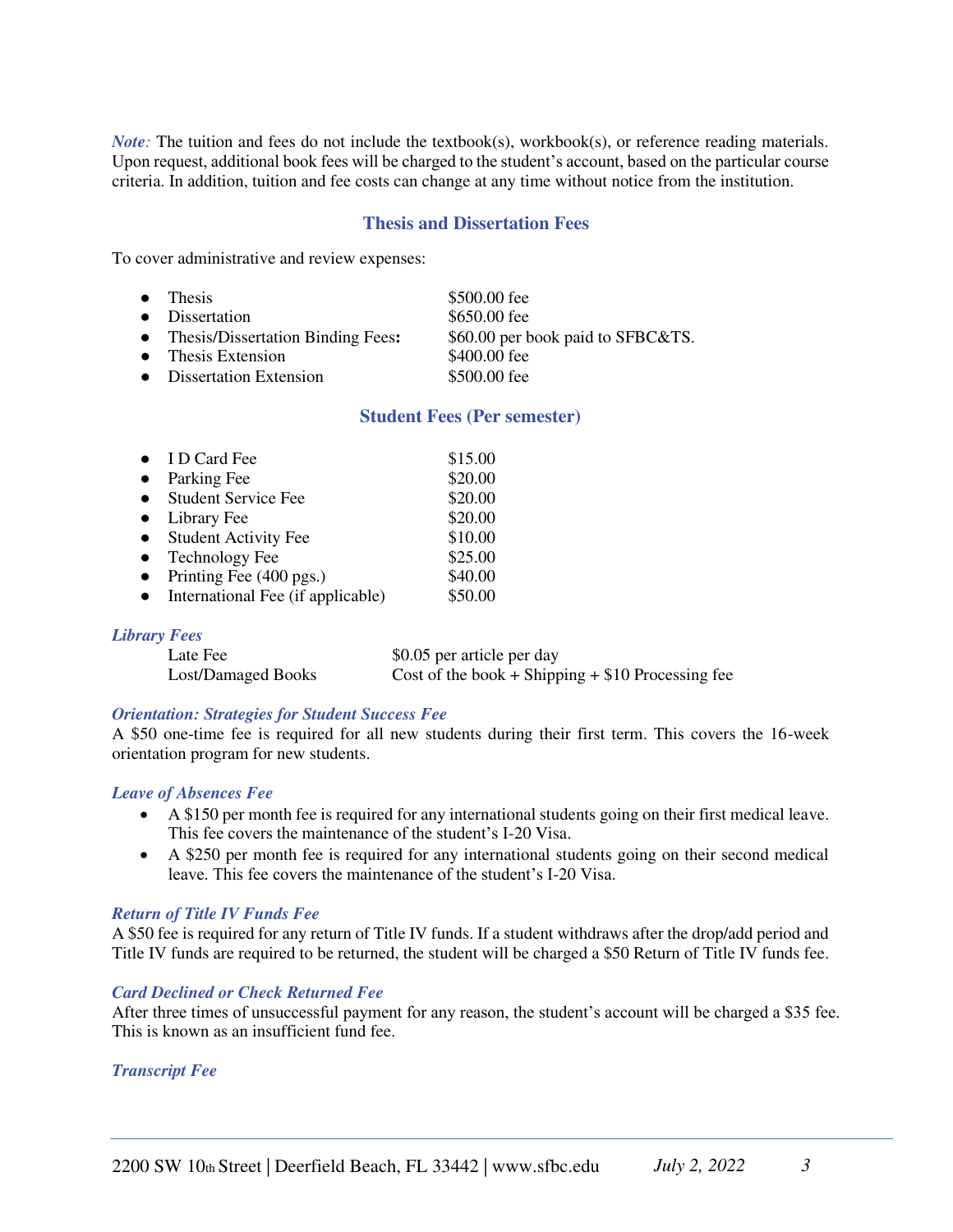A \$10 fee is required for transcripts. All requests must be done in writing and sent to the Registrar's Office.

Students **will not** receive a copy of their requested transcript if they meet one of the following criteria:

- 1. Owe monies to SFBC&TS (including any departments and/or with any administrative offices)
- 2. Have an outstanding balance with the library

#### *Lost Diploma Fee*

A \$50 fee is required for a replacement diploma. All requests must be done in writing and sent to the Registrar's Office.

### **Cancellation and Refund Policy**

This enrollment agreement may be canceled within five calendar days after the date of signing provided that the school is notified of the cancellation in writing. If such cancellation is made, the school will promptly refund in full all tuition and refundable fees paid pursuant to the enrollment agreement and the refund shall be made no later than thirty days after cancellation. This provision shall not apply if the student has already started academic classes.

#### *Refund Policy*

If the student chooses to make monthly tuition payments, they must complete payments for the entire semester prior to subsequent registrations being accepted. Should the student either drop a course(s) or withdraw from all courses they are required to notify the Registrar's office by using the appropriate form and submitting that form to the aforementioned office.

Should the student be terminated, or the registration is cancelled for any reason, all refunds will be made according to the following refund schedule:

- 1. Cancellation after the third  $(3<sup>rd</sup>)$  business day, but before the first day of class, will result in a refund of all monies paid with the exception of the registration fee.
- 2. Cancellation of the contract by the student must be made by certified mail or in person and in writing.
- 3. The college will refund 100% of tuition charges if the student withdrawal takes place within five (5) calendar days after signing an Enrollment Agreement and making an initial payment.
- 4. The Drop/Add period is the first five days of classes (Monday through Friday) close of business. There will be a refund if the student withdraws "on" or during the drop/add week.
- 5. If the student withdraws after the drop/add week, their refund will follow the following schedule\*:

| 75%       |
|-----------|
| 50%       |
| 25%       |
| No refund |
|           |

6. If the college does not accept the enrollment, all monies paid by the student to the college shall be refunded and the student and college shall be released from further obligation.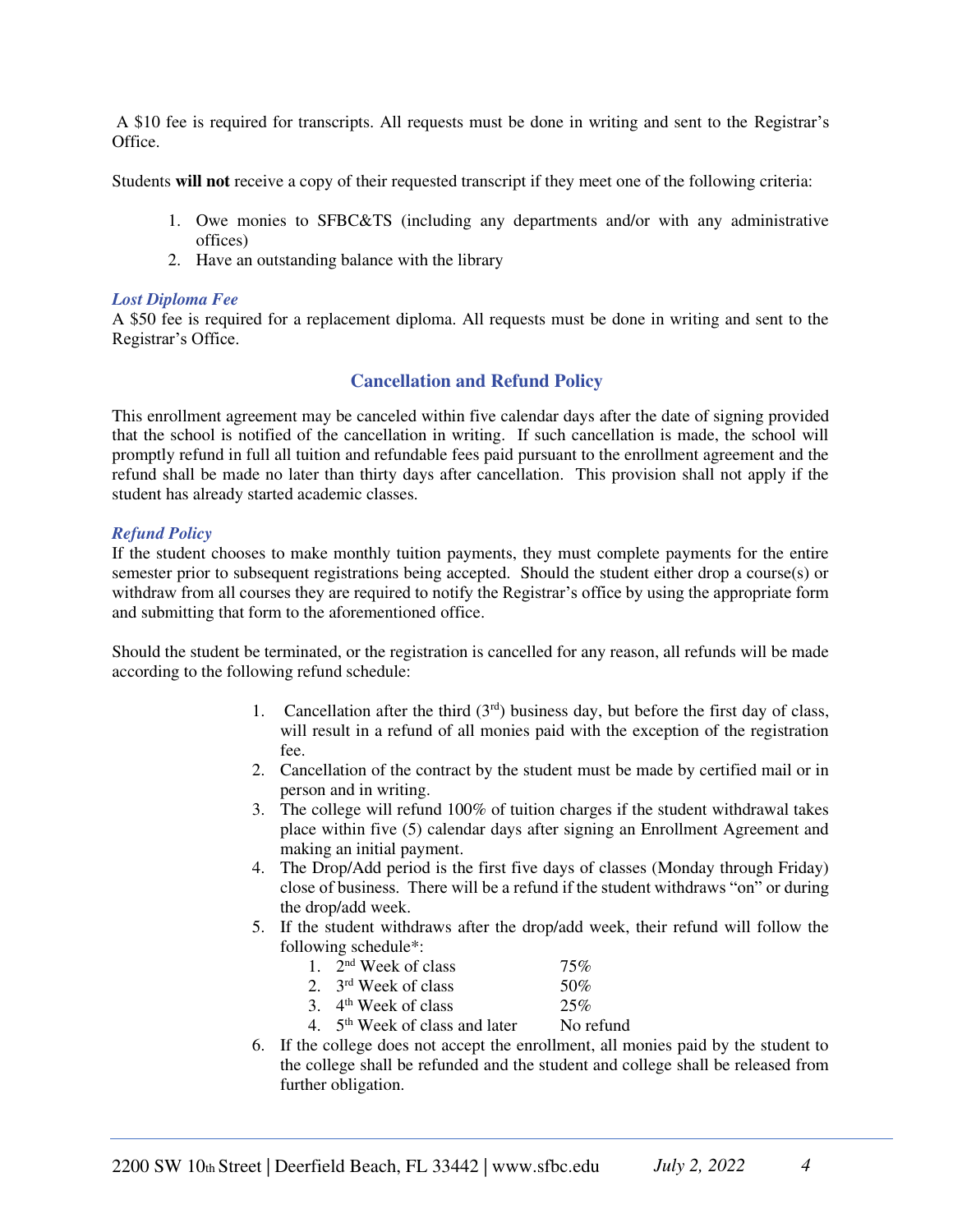- 7. If a student is withdrawn from a class due to a class cancellation, the student is entitled to a full refund.
- 8. \*No refunds are given past drop/add for any six-week courses.
- 9. Refunds will be made within 30 days of termination or receipt of cancellation notice.
- 10. Subject to the date of official withdrawal, tuition and fees will be refunded according to the schedule above. Should disciplinary measures that require the withdrawal of a student the above refund schedule will apply.

*Registration and application fees are non-refundable after three (3) business days and must be paid in U. S. dollars.* 

#### *Withdrawal from Courses*

SFBC&TS take student withdrawals seriously. Students considering such actions should seek counsel from their advisors and especially from God through prayer. Please refer to Standards of Progress.

- 1. Students are allowed three (3) withdrawals for every sixty (60) credits completed.
- 2. Students can only request a withdrawal prior to the completion of 80%.
- 3. Permission must be provided by and approved by the college.

Most adverse circumstances can be resolved. Prior to withdrawal, students must do the following:

- 1. Complete a withdrawal form and submit it to the Registrar's office for review and approval
- 2. If requested, provide evidence of coursework completion.

Students electing to withdraw always must do so **in writing via a withdrawal form**. Contact the Registrar's Office to withdraw from a course. NOTE: All withdrawals must be in writing via the provided form on SFBC's website or they will not be accepted. All withdrawals are at the discretion of the Registrar and Faculty member overseeing the course. Students can only have two formal withdrawals within one academic school year.

### **Payment Plans**

#### *Fall Semester Payment Plan*

- Cost
	- o 85.00 flat fee for credit/debit cards
- Late Fee
	- o 25.00 flat fee
- Min. Amount
	- $O = 200.00$
	- o Invoices under this amount won't qualify for this plan.

Financial Aid Subtract scheduled aid before calculating student payments

### Based calendar dates

Payment Schedule

- Payment #1 Aug 10 20.00% of invoice
- Payment #2 Sep 10 20.00% of invoice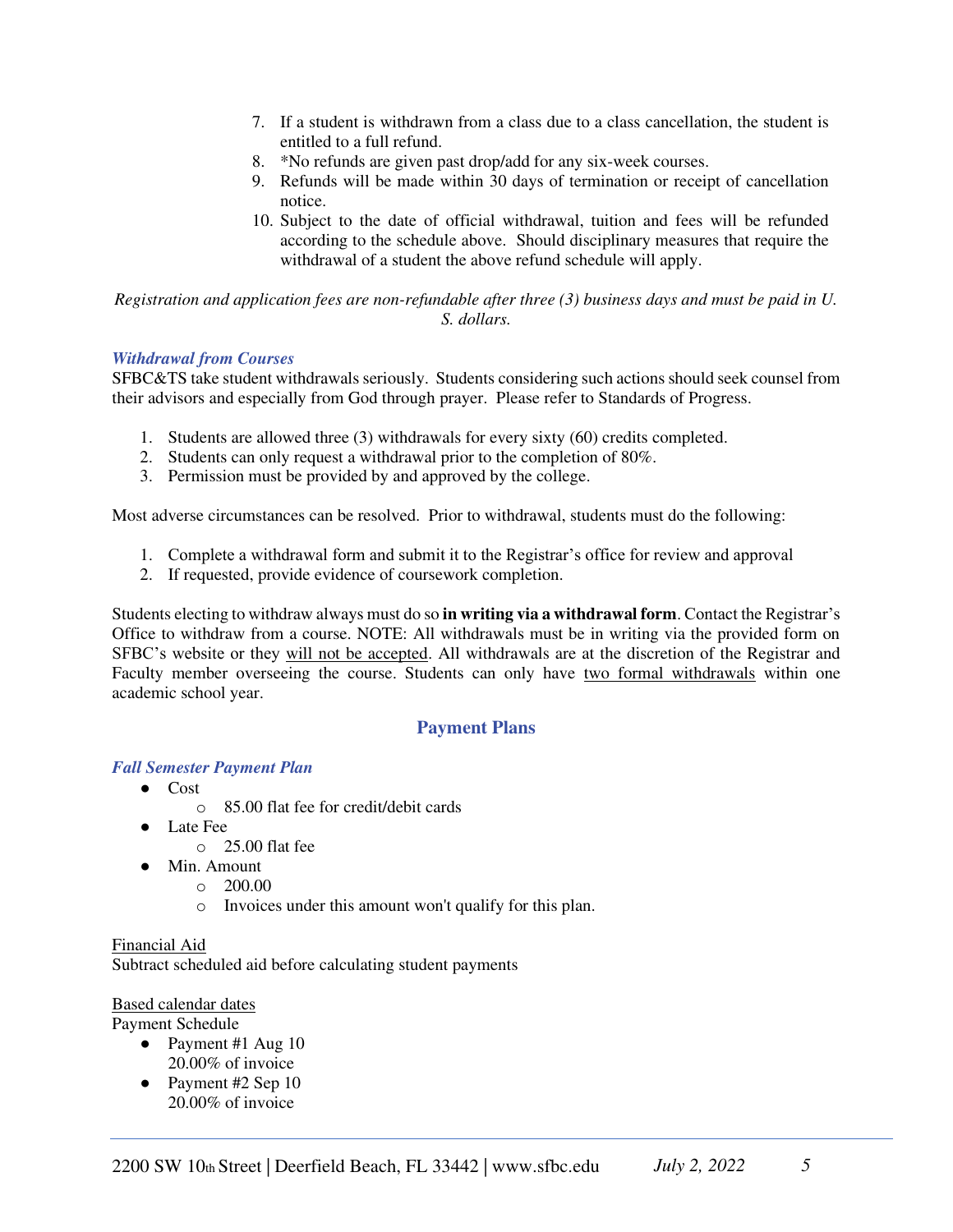- Payment #3 Oct 10 20.00% of invoice
- Payment #4 Nov 10 20.00% of invoice
- Balance Due Dec 10

### *Spring Semester Payment Plan*

- Cost
	- o 85.00 flat fee for credit/debit cards
	- **Late Fee** 
		- $\circ$  25.00 flat fee
- Min. Amount
	- o 200.00
	- o Invoices under this amount won't qualify for this plan.

### Financial Aid

Subtract scheduled aid before calculating student payments

### Based calendar dates

Payment Schedule

- Payment #1 Jan 10 20.00% of invoice
- Payment #2 Feb 10 20.00% of invoice
- Payment #3 Mar 10 20.00% of invoice
- Payment #4 Apr 10 20.00% of invoice
- Balance Due May 10

## *Summer 12 weeks Payment Plan*

- Cost
	- o 85.00 flat fee for credit/debit cards
- **Late Fee** 
	- o 25.00 flat fee
- Min. Amount
	- $\circ$  200.00
	- o Invoices under this amount won't qualify for this plan.

### Financial Aid

Subtract scheduled aid before calculating student payments

### Based calendar dates

Payment Schedule

- Payment #1 Apr 10 25.00% of invoice
- Payment #2 May 10 25.00% of invoice
- Payment #3 Jun 10 25.00% of invoice
- Balance Due Jul 10